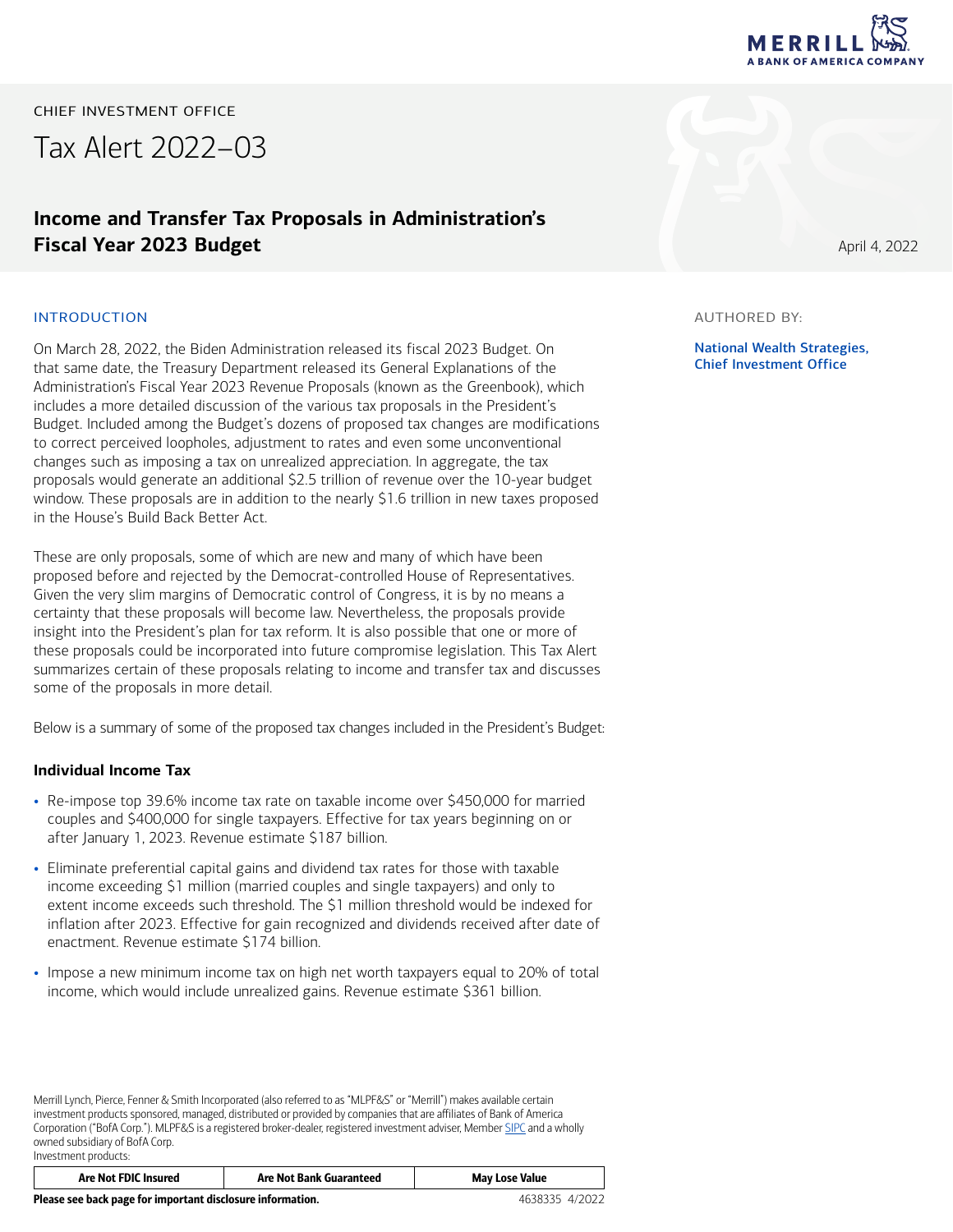### **Estate, Gift and GST Tax**

- Transfers of appreciated property by gift or upon death (and in some cases, to and from partnerships and trusts) treated as an income tax realization event. Revenue estimate included in the \$174 billion above.
- Increase special use valuation deduction for certain real estate. No specific revenue estimate.
- Modify tax rules for grantor trusts. Revenue estimate \$41.5 billion.
- Curtail rules for Grantor Retained Annuity Trusts. Revenue estimate included above.
- Consistent valuation rules for certain assets. Revenue estimate \$6.3 billion.
- Limit duration of generation-skipping transfer tax exempt trust to no more than two generations below the taxpayers. No revenue estimate.
- Impose a new requirement for reporting estimated total value of trust assets. No revenue estimate.

### **Corporate and Other**

- Increase top corporate income tax rate to 28%. Effective for tax years beginning on or after January 1, 2023 (but could apply on a pro-rata basis for tax years straddling 2022 and 2023). Revenue estimate \$1.3 trillion.
- Impose a tax on the unrealized appreciation of property held by a trust, partnership or other non-corporate entity if such property has been held for over 90 years (and not subject to a gains tax during that period). Ninety years would be measured from December 31, 1939, so the first recognition event would be deemed to occur on December 31, 2030.
- Modify rules for deferral of gain from like-kind exchanges. Revenue estimate \$19.5 billion.
- Tax carried (profits) interests as ordinary income. Revenue estimate \$6.6 billion.
- Require full recapture of depreciation deductions as ordinary income for certain depreciable real property. Revenue estimate \$6.3 billion.
- Limit use of Donor Advised Funds to avoid private foundation payout rules. Revenue estimate \$64 million.
- Modernize taxation of digital assets. Revenue estimate \$11 billion.

### SELECTED PROVISIONS OF THE PRESIDENT'S BUDGET BILLIONAIRE'S TAX

New Minimum Income Tax of 20%. Current tax law imposes a tax on only recognized gains, with very limited exceptions. Generally the appreciation of assets without a corresponding sale of the underlying assets does not trigger an income tax event. The Biden Administration, in an effort to "reduce economic disparities among Americans and raise needed revenue," seeks a dramatic change to long-standing rules by imposing a tax on unrealized gains for a limited group of taxpayers. This proposal is targeted to raise an estimated \$361 billion in new revenue from only 0.01% of households.

In our view, it is highly unlikely such a proposal would become law. Several recent attempts to impose a wealth tax or tax on unrealized appreciation have been met with concerns over constitutional issues and unnecessary complexity, let alone lack of support. The current proposal, while not specifically a wealth tax, will likely confront many of the same issues and concerns. It is interesting to note that President Biden did not support a wealth tax during the primary elections but is now supporting it by means of a somewhat similar "unrealized appreciation" tax. Moreover, Senator Joe Manchin appears

### BUILD BACK BETTER

What does the President's budget mean for the status of the Build Back Better Act? The President's budget does not directly reference the House's Build Back Better Act which stalled in Congress in late December 2021, but many of the current spending priorities are similar in nature. Because discussions with the Congress continue, the President's Budget "includes a deficit neutral reserve fund to account for future legislation, preserving the revenue from proposed tax and prescription drug reforms for the investments needed to bring down costs for American families and expand our productive capacity." In other words, the President does not want to publicly interfere with the sensitive negotiations taking place over a skinny version of the House's Build Back Better Act. Rather, the President merely mentions that his approach is "working collaboratively with the Congress to shape this legislation; and fully paying for the long-term costs of all new investments and reducing the deficit."

However, a "skinny" version of Build Back Better, by some other name, may not be dead. It appears that Senator Manchin remains open to a smaller and tailored version of BBB, which could focus on climate change, domestic energy production, drug price negotiation, tax increases in the range of \$1.2 trillion and deficit reduction.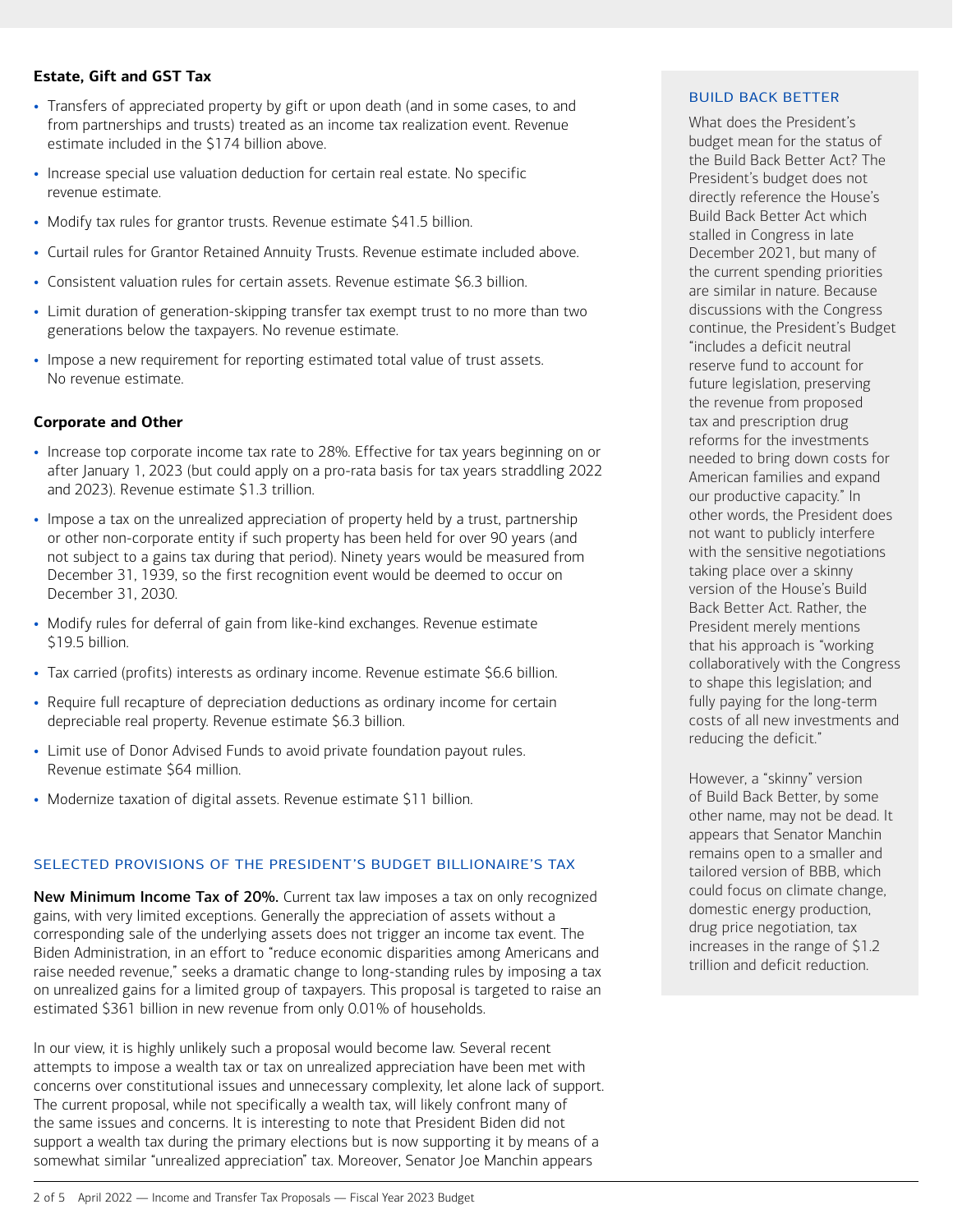not to support the proposal, stating that you cannot be taxed "on things you don't have." Although this proposal likely goes nowhere, we would expect Democrats to campaign on higher taxes for billionaires this fall and would expect continued future proposals for such a tax from various Democrats.

The "Billionaire Tax" proposal would impose a new annual minimum tax equal to 20% of total income, only for taxpayers with net wealth (assets less liabilities) exceeding \$100 million. "Total income" would be the sum of taxable income and unrealized gain on capital assets and ordinary assets. To arrive at the minimum tax, the product of 20% of total income would be reduced by the current year's regular tax and by prior minimum tax payments.

The minimum tax could be paid all at once or at the election of the taxpayer in five equal annual installments (or nine equal annual installments with respect to the first year of the minimum tax liability).

The minimum tax would apply to taxpayers with net wealth of \$100 million, but would not fully phase in until net wealth exceeded \$200 million.

Valuation of Assets—Taxpayers with wealth greater than \$100 million would be required to report to the IRS on an annual basis, separately by asset class, the total basis and total December 31 estimated value of their assets in each specified asset class, along with the total amount of their liabilities.

Tradeable assets (i.e., publicly traded stock) would be valued using end-of-year market prices. Non-tradeable assets would be valued using the greater of the original or adjusted cost basis, the last valuation event from investment, borrowing, or financial statements, or other methods approved by Treasury (annual market valuations would not be required). Valuations of non-tradeable assets would not be required annually: instead their values would be increased by a conservative floating annual return (the five-year Treasury rate plus two percentage points) in between valuations.

If a taxpayer is considered as "illiquid" the taxpayer could elect to include only unrealized gain in tradeable assets in the calculation of their minimum tax liability. A taxpayer making such election would then be subject to a deferral charge on the realization of gains from non-tradeable assets. As proposed, the deferral charge would not exceed 10% of unrealized gains. A taxpayer would be treated as "illiquid" if their tradeable assets make up less than 20% of the taxpayer's wealth.

Effective date: The new minimum tax is proposed to be effective for taxable years beginning on or after January 1, 2023.

### INDIVIDUAL TAX REFORM

# Increase the top marginal income tax rate for high earners.

The proposal would increase the top marginal tax rate to 39.6%. The top marginal tax rate would apply to taxable income over \$450,000 for married individuals filing a joint return, and \$400,000 for unmarried individuals (other than surviving spouses). These

thresholds are lower than the current levels at which taxpayers pay the top income tax rate. After 2023, the thresholds would be indexed for inflation. The proposal would be effective for taxable years beginning after December 31, 2022.

## Tax capital income for high-income earners at ordinary

rates. Long-term capital gains and qualified dividends of taxpayers with taxable income of more than \$1 million would be taxed at ordinary rates, with 37% being the highest rate for 2022 (40.8% including the net investment income tax) and 39.6% being proposed for 2023. The proposal would only apply to the extent that the taxpayer's taxable income exceeds \$1 million (\$500,000 for married filing separately). The threshold would be indexed for inflation after 2023. The proposal would be effective for gain required to be recognized and for dividends received on or after the date of enactment.

# ESTATE, GIFT AND GST REFORM

Transfers of appreciated property by gift or on death as realization events. Under the proposal, the donor or deceased owner of an appreciated asset would realize a capital gain at the time of a transfer. The amount of the gain realized would be the excess of the asset's fair market value on the date of the gift or on decedent's date of death over the decedent's basis in that asset. That gain would be taxable income to the donor or decedent. Capital losses and carry-forwards from transfers at death would be allowed against capital gains and up to \$3,000 of ordinary income on the decedent's final income tax return, and the tax imposed on gains deemed realized at death would be deductible on the estate tax return of the decedent's estate (if any).

A transfer would be defined under the gift and estate tax provisions and would be valued at the value used for gift or estate tax purposes. However, for purposes of the imposition of this capital gains tax, the following would apply: first, a transferred partial interest generally would be valued at its proportional share of the fair market value of the entire property, provided that this rule would not apply to an interest in a trade or business to the extent its assets are actively used in the conduct of that trade or business, and second, transfers of property into and distributions in kind from a trust, other than a grantor trust that is deemed to be wholly owned and revocable by the donor, would be recognition events, as would transfers of property to, and by, a partnership or other non-corporate entity, if the transfers have the effect of a gift to the transferee.

The deemed owner of a revocable grantor trust would recognize gain on the unrealized appreciation in any asset distributed from the trust to any person other than the deemed owner or the U.S. spouse of the deemed owner, not including distributions made in discharge of an obligation of the deemed owner. All of the unrealized appreciation on assets of such a revocable grantor trust would be realized at the deemed owner's death or at any other time when the trust becomes irrevocable.

Certain exclusions would apply. Transfers to a U.S. spouse or to charity would carry over the basis of the donor or decedent.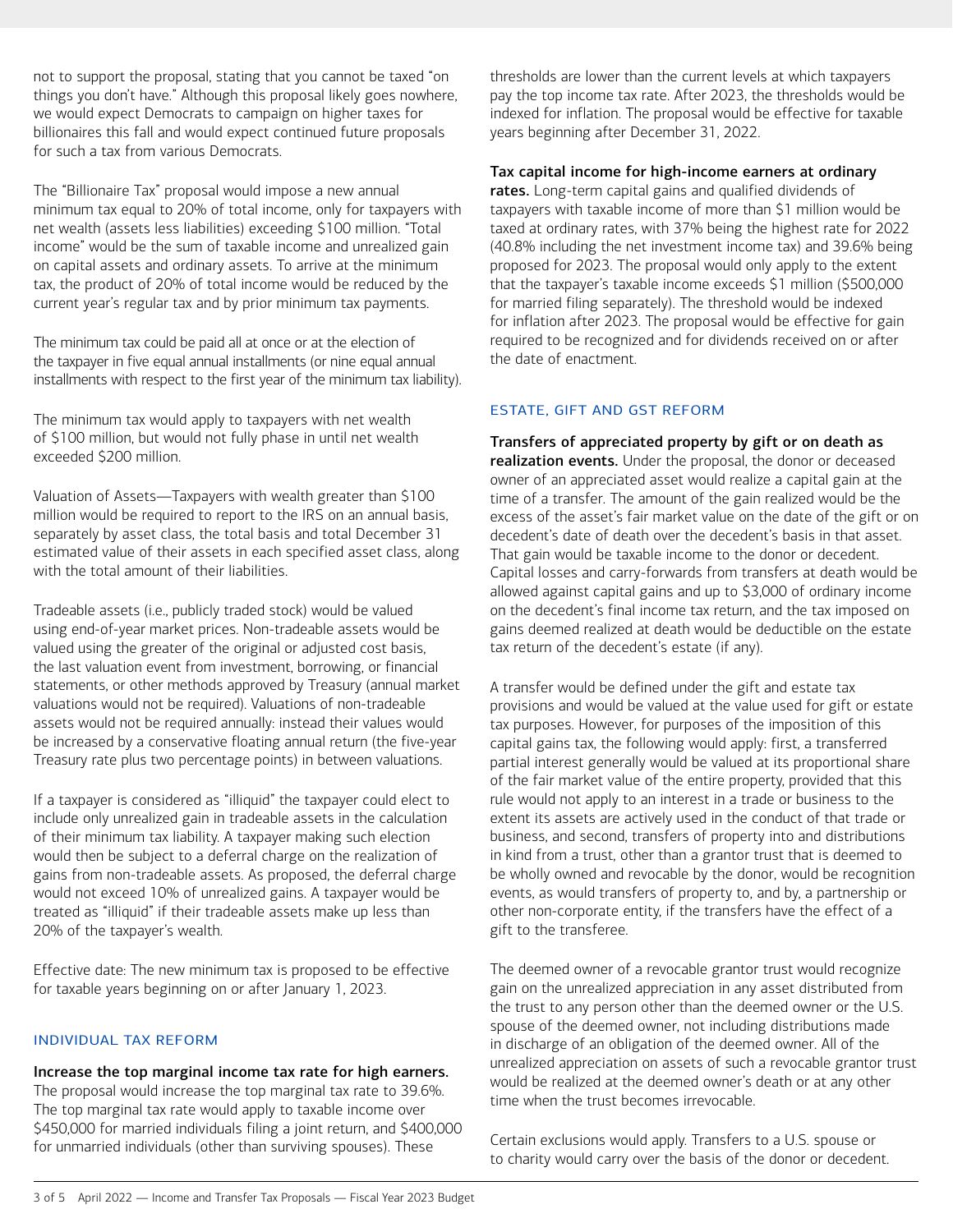Capital gain would not be realized until the surviving spouse disposes of the asset or dies, and appreciated property transferred to charity would be exempt from capital gains tax. The transfer of appreciated assets to a split-interest (charitable) trust would be subject to this capital gains tax, with an exclusion from that tax allowed for the charity's share of the gain based on the charity's share of the value transferred.

The proposal would exclude from recognition any gain on all tangible personal property such as household furnishings and personal effects (excluding collectibles). The \$250,000 perperson exclusion under current law for capital gain on a principal residence would apply to all residences and would be portable to the decedent's surviving spouse, making the exclusion effectively \$500,000 per couple. Finally, the exclusion under current law for capital gain on certain small business stock would also apply.

In addition to the above exclusions, the proposal would allow a \$5 million per-donor exclusion from recognition of other unrealized capital gains on property transferred by gift during life. This exclusion would apply only to unrealized appreciation on gifts to the extent that the donor's cumulative total of lifetime gifts exceeds the basic exclusion amount in effect at the time of the gift. In addition, the proposal would allow any remaining portion of the \$5 million exclusion that has not been used during life as an exclusion from recognition of other unrealized capital gains on property transferred by reason of death. This exclusion would be portable to the decedent's surviving spouse under the same rules that apply to portability for estate and gift tax purposes and would be indexed for inflation after 2022. The recipient's basis in property, whether received by gift or by reason of the decedent's death, would be the property's fair market value at the time of the gift or the decedent's death.

In some instances, a taxpayer can elect to defer the gain. Taxpayers could elect not to recognize unrealized appreciation of certain family-owned and -operated businesses until the interest in the business is sold or the business ceases to be family-owned and operated. Furthermore, the proposal would allow a 15 year fixed-rate payment plan for the tax on appreciated assets transferred at death, other than liquid assets such as publicly traded financial assets and other than businesses for which the deferral election is made.

The proposal would be effective for gains on property transferred by gift, and on property owned at death by decedents dying, after December 31, 2022, and on certain property owned by trusts, partnerships, and other non-corporate entities on January 1, 2023.

Grantor Retained Annuity Trusts (GRATs). The proposal would require that the remainder interest in a GRAT at the time the interest is created have a minimum value for gift tax purposes equal to the greater of (i) 25% of the value of the assets transferred to the GRAT or (ii) \$500,000 (but not more than the value of the assets transferred).

In addition, the proposal would prohibit any decrease in the annuity during the GRAT term and would prohibit the grantor from acquiring in an exchange an asset held in the GRAT without recognizing gain or loss for income tax purposes. Finally, the proposal would require that a GRAT have a minimum term of ten years and a maximum term of the life expectancy of the annuitant plus ten years. These provisions would significantly diminish the appeal of GRATs as an estate planning tool. This proposed change would apply to all GRATs created on or after the date of enactment.

**Other Trusts.** For trusts that are not fully revocable by the deemed owner, the proposal would treat the transfer of an asset for consideration between a grantor trust and its deemed owner or any other person as a gain recognition event for income tax purposes, which would result in the seller recognizing gain on any appreciation in the transferred asset. The basis of the transferred asset in the hands of the buyer would then become the value of the asset at the time of the transfer. Such transfers would include sales as well as the satisfaction of an obligation (such as an annuity or unitrust payment) with appreciated property.

This proposal would apply to all transactions between a grantor trust and its deemed owner occurring on or after the date of enactment. It is expected that the legislative language providing for such an immediate effective date would appropriately detail the particular types of transactions to which the new rule does not apply.

Income Tax Paid on Grantor Trusts. The proposal also would provide that the payment of the income tax by the grantor on the income of a grantor trust is a gift. That gift occurs on December 31 of the year in which the income tax is paid (or, if earlier, immediately before the owner's death, or on the owner's renunciation of any reimbursement right for that year) unless the deemed owner is reimbursed by the trust during that same year. The amount of the gift is the unreimbursed amount of the income tax paid.

This proposal would apply to all trusts created on or after the date of enactment.

Limit duration of generation-skipping transfer tax

exemptions. The proposal would provide that the GST exemption would apply only to: (a) direct skips and taxable distributions to beneficiaries no more than two generations below the transferor, and to younger generation beneficiaries who were alive at the creation of the trust; and (b) taxable terminations occurring while any person described in (a) is a beneficiary of the trust. Certain rules regarding taxation of multiple skips would not apply for these purposes. In addition, solely for purposes of determining the duration of the exemption, a pre-enactment trust would be deemed to have been created on the date of enactment. The result of these proposals is that the benefit of the GST exemption that shields property from the GST tax would not last as long as the trust. Instead, it would shield the trust assets from GST tax only as long as the life of any trust beneficiary who either is no younger than the transferor's grandchild or is a member of a younger generation but was alive at the later of the enactment date of this proposal or the creation of the trust.

The proposal would apply on and after the date of enactment to all trusts subject to the generation-skipping transfer tax, regardless of the trust's inclusion ratio on the date of enactment.